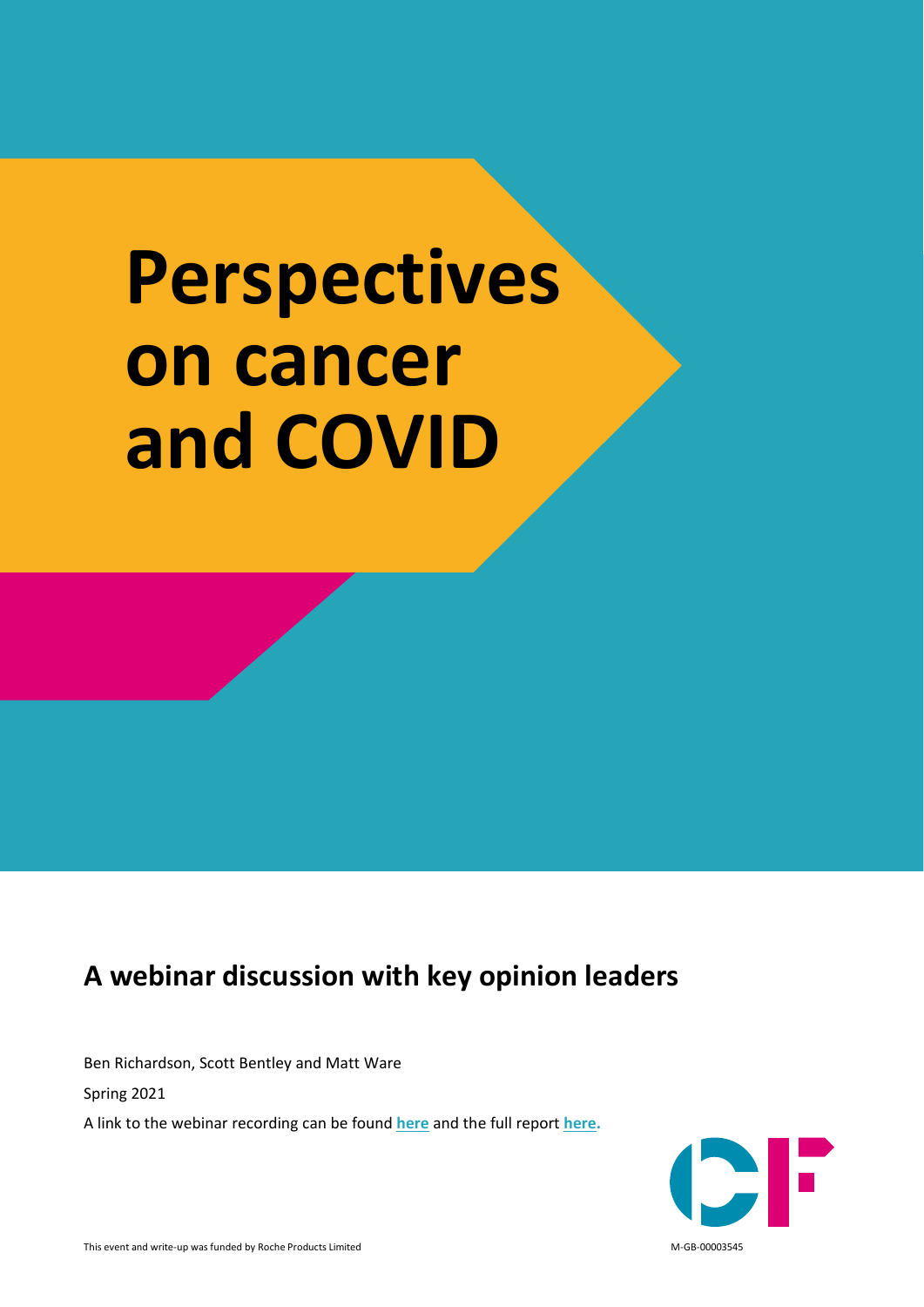# **Overview**

On the one-year anniversary of the first UK national lockdown, we published a report looking at the impact of COVID-19 across the cancer pathway. This report was shaped by a 12-strong clinical advisory board and consisted of insights from interviews with 56 clinicians, managers and cancer experts, and was complemented by quantitative analysis of datasets from across the cancer pathway. The report championed the critical innovations that had kept the service running, highlighted the position of recovery as of spring 2021 and proposed a forward view of cancer services of the future.

The ambition of the report, and subsequent webinar, was to highlight the ongoing impact of COVID-19 on cancer services, promote and share knowledge from the first waves of the pandemic and help mitigate the impact of subsequent waves, as well as supporting the redesign of services for the future. The full report was published at the end of March and can be found **[here.](https://www.carnallfarrar.com/articles/covid-19-and-cancer-recovery/)**

On the 31 March we held a webinar for health care professionals, NHS managers and cancer experts to share findings and continue the discussion looking ahead. The following document summarises the session.

The webinar panel, and report advisory board members, consisted of:



**Prof Sir Mike Richards Former National Cancer Director, Webinar chair**



**Prof David Cameron NHS Lothian, Innovative Healthcare Delivery Programme Deputy Director, Medical Oncologist, Former Clinical Director CRUK Edinburgh** 



**Dr Patricia Fisher South Yorkshire and Bassetlaw Cancer Alliance, Clinical Director, Clinical Oncologist**



**Dame Clare Gerada General Practitioner South London, Former Chair Royal College of General Practitioners**



**Dr Giles Maskell Royal Cornwall, Radiologist Former President Royal College of Radiologists**



**Ben Richardson Managing Partner - CF**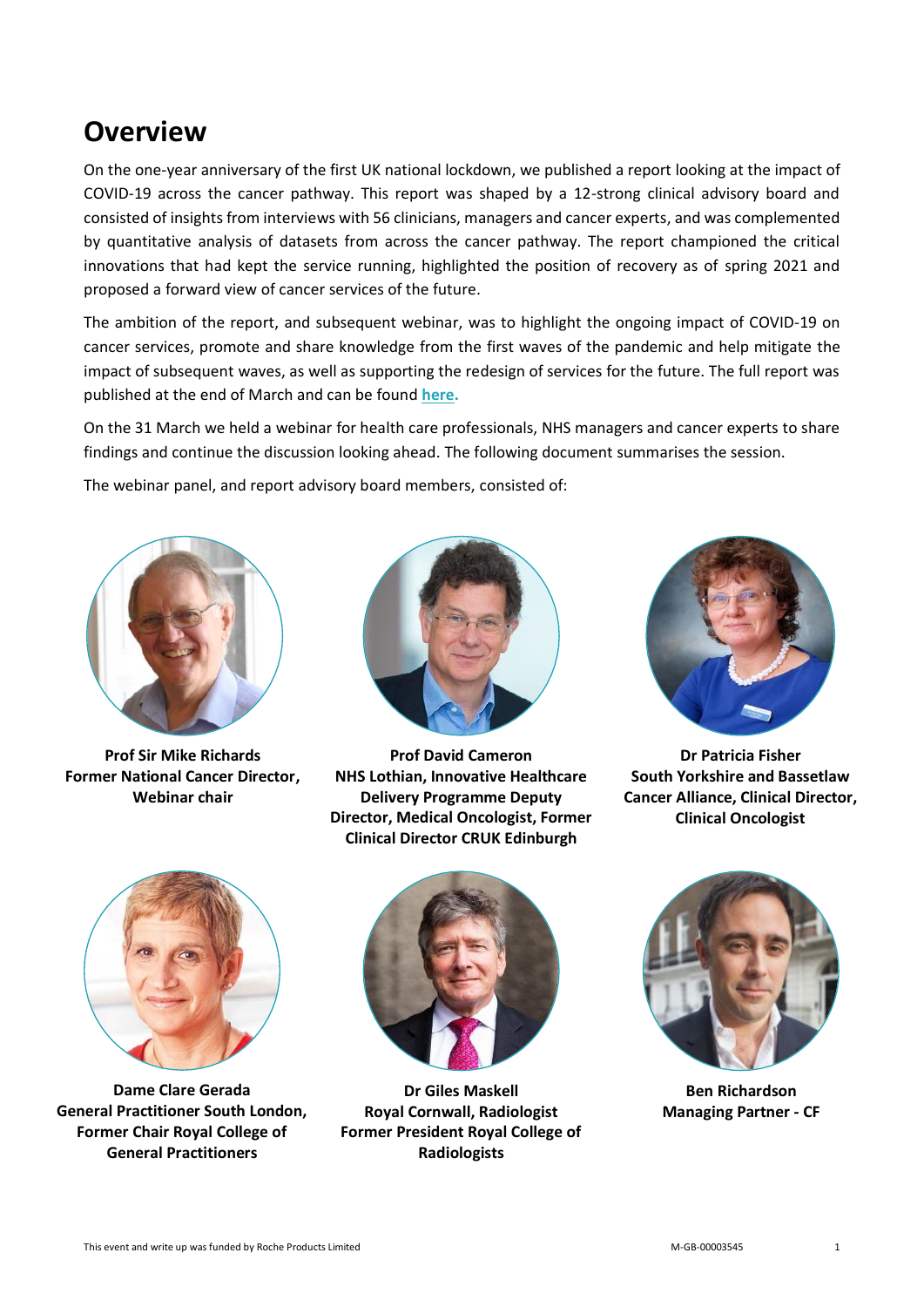

#### **Introduction**

We invited cancer clinicians and NHS managers to attend the webinar to continue the critical conversation on cancer services. Attendees could submit questions before and during the session

with live attendee polling supplementing the discussion. The panel experts covered four key areas across the cancer pathway, each considered from four perspectives:

- **1)** Screening and primary care
- **2)** Diagnostics
- **3)** Secondary care
- **4)** Data and research
- Initial impact
- Key innovations
- Where we are today
- Looking to recovery and beyond

The discussion highlighted the need to support recovery, but also promote resilience in the face of COVID-19 resurgence, new variants and new pandemics. In addition to the resilience theme, 91% of those attending the webinar shared the view that rather than targeting a return to pre-pandemic business as usual, now was the time to set an ambitious vision to trigger a transformation in the future of NHS cancer services.



#### **1) Screening and Primary Care – Dame Clare Gerada**

**Invitations to attend screening fell by up to 3 million in the time leading up to October 2020.** A good proxy for activity across the three national screening services (breast, cervical and bowel) is the total numbers of patients receiving their first cancer treatment referred from screening services. Cumulatively, over 2020 the number of patients receiving their first treatment for cancer who were referred from screening totalled 8,871 fewer in 2020 than in 2019<sup>1</sup>.



**Patients referred from screening services in Jan 2021 were 29% down vs Jan 2020.** NHS board papers from 25 March<sup>2</sup> state bowel screening is running at over 100% of pre-COVID levels and aim to catch up in terms of invitation intervals by end of March 2021.

The same board papers note cervical screening volumes from primary care and sexual health services are now above pre-COVID levels. Despite this the number of patients receiving their first treatment referred from screening in Jan 2021 dropped by 7% compared to Dec and was 29% down vs Jan 2020**<sup>3</sup>.**

*"Cumulatively, the number of patients receiving their first treatment for cancer referred from screening was 37%, or 8,000 patients, fewer in 2020 than in 2019."*

**The public became better attuned to communications as subsequent waves of the pandemic had a less significant impact on patient presentation.** The "Protect the NHS and stay at home" messaging from the first peak was translated by some into "stay away if you are ill". Thankfully this changed as subsequent waves didn't see the same drop off in presentation volumes and there appears to have been a better recognition that the messaging is nuanced, and the NHS is still open for business as usual.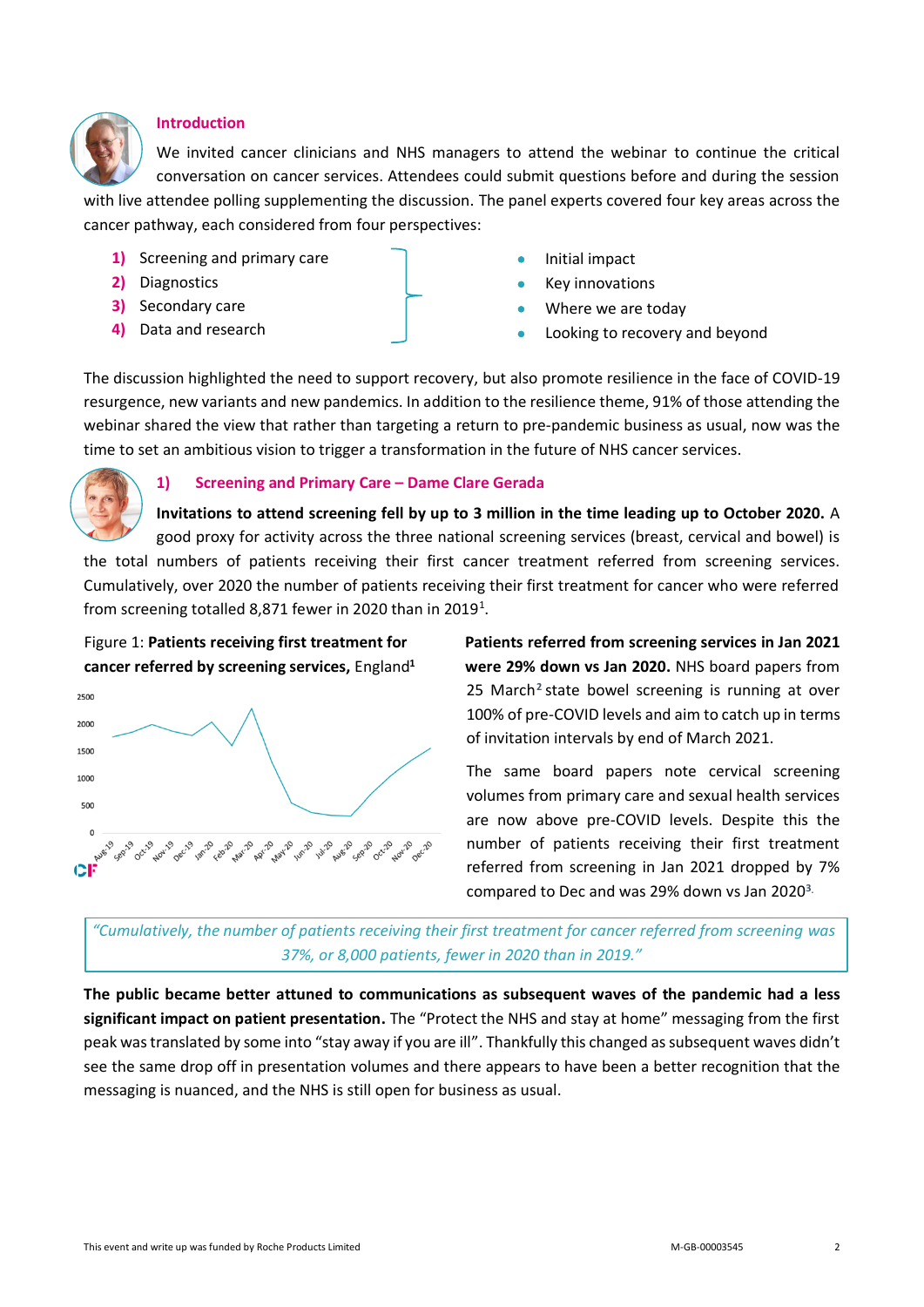What's interesting is that the drop off and recovery in primary care activity appears to have spared the urgent appointments and was almost entirely felt by appointments booked 2+ days in advance<sup>4</sup>. There is a worry that patients have delayed appointments for the unexpected weight loss or chronic cough etc. that previously would have been a non-urgent booking but might have led to a cancer diagnosis.

*"There is a worry that patients delayed their appointments .... that previously would have been non-urgent but might have more often led to a cancer diagnosis"*

## Figure 2: **Total GP appointments, time between booking and appointment**

England, Jan 2020 to Jan 2021, million<sup>4</sup>



**Primary care is busier now than pre-pandemic.** The latest NHSE board papers show primary care is now delivering c.1Million, or 15%<sup>5</sup>, more consultations per week than pre-pandemic. The increased workload is a mix of 1) long COVID related appointments, 2) sequelae of lockdown including new mental health presentations or related to ill health exacerbated by previous reluctance to seek healthcare and 3) vaccination related consultations including administration, side effects, counselling patients and community outreach.

*"Primary care is now delivering c.1Million, or 15%, more consultations per week than we were prepandemic, and the vaccine related activity may become semi-regular!"*

**Up to 98% of all practices in the UK are now able to offer some sort of digital consultation.** There has been a paradigm shift in the route of GP appointments forever. What we have seen over the pandemic has been an absolute shift away from face-to-face consultations towards true digital remote consultations. It also means more than video-consultations which are just another means of face-to-face.

*"True digital means more than just the telephone, which was invented in 1876. We are now performing more digital consultations in a month than in the entirety of 2019"*

However, digital isn't always best and we are still learning about when it works and when it doesn't. The number of practices using the GP platform eConsult has increased by over 200% since the start of the pandemic with the number of online consultations having increased by almost 1000%.

Figure 3: **Growth in eConsult online consultations,**  Jan 2019 to Feb 2021, provided by eConsult



*"For the last 10 years we have been trying to persuade our patients and our colleagues to transform the way we interact; it has mainly been our colleagues who had been slightly reluctant."*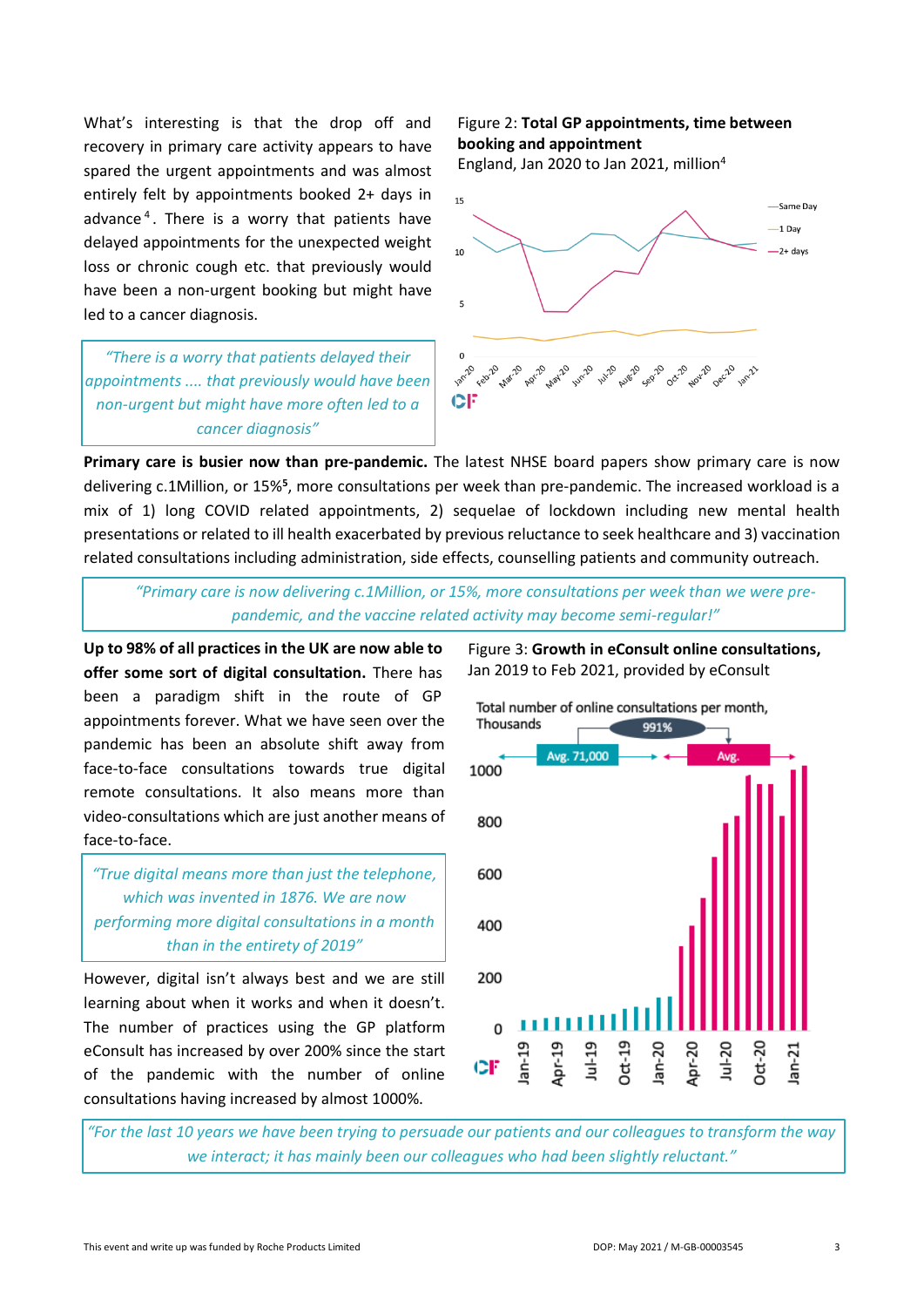**Digital triage won't work for everyone and needs to be facilitated and enhanced.** A safe, digital streamlined front end can allow us to have more time in the consultations who need it. We have to be mindful of exacerbating inequalities with digital and facilitate its use as much as possible. Ignoring digital will become a bit like ignoring the provision of written leaflets if you were worried a small number of patients couldn't read.

# **2) Diagnostics – Dr Giles Maskell**

**CT activity was more resilient than MRI or endoscopy**<sup>6</sup> **due to the extent of its use in unplanned and emergency care.** Around 40% of CT activity is related to unplanned care for trauma, stroke

or chest pain for example that was less likely to be paused compared to elective activity. The patient cohort undergoing MRI tend to be not as acute. CT services were prioritised so part of the delay in MRI recovery can be attributed to the workforce shortages felt as MRI staff were redeployed to staff more critical CT scanning.

*"We do have a crisis in diagnostic services, and it is not caused by COVID-19….it is a result of the failure to keep up with the relentless increases in diagnostic demand over the past 20 years"*

Figure 4: **Diagnostic imaging activity: percentage change from 2019 average,**  Jan 2020 – Feb 2021, England<sup>6</sup>



Very little endoscopy activity is carried out as an emergency meaning that activity could be paused almost completely at the height of the first wave. Overlay the impact of CT being one of the most useful investigations for COVID-19 and it is easy to see why CT activity didn't drop as much as other modalities and why it recovered faster.

**Returning to pre-pandemic diagnostic levels is a false baseline as a year on we would expect to have a further 10% of demand.** The crisis in diagnostic services has been brewing for many years and is a result of the failure to keep up with the relentless increases in demand for diagnostic tests over the last  $15 - 20$  years. CT and MRI demand has increased 6-10% year on year and we haven't nearly kept pace with that. This means returning to pre-pandemic levels is a false baseline as you'd expect that a year on, we would have a further 10% of demand.

*"It's quite a hard trade off…if you haven't got enough diagnostic capacity, someone along the pathway is going to lose out. We got to the stage where we could either perform the screening CT scans, to find the patients with cancer, or the staging and treatment scans of the patients we knew had cancer."*

**The pandemic allowed us to turnaround reports in days rather than weeks and the image reporting backlog disappeared completely.** At the start of the pandemic the imaging waiting lists actually fell with the reduction in demand. This had the effect of eliminating reporting backlogs and the pre-pandemic widely accepted 2, 3,4, week wait for a report disappeared for the first time in years. We also temporarily stopped the outsourcing of scan reports outside of the NHS.

*"This had the effect of eliminating reporting backlogs and the pre-pandemic widely accepted 2,3,4, week wait for a report disappeared for the first time in years."*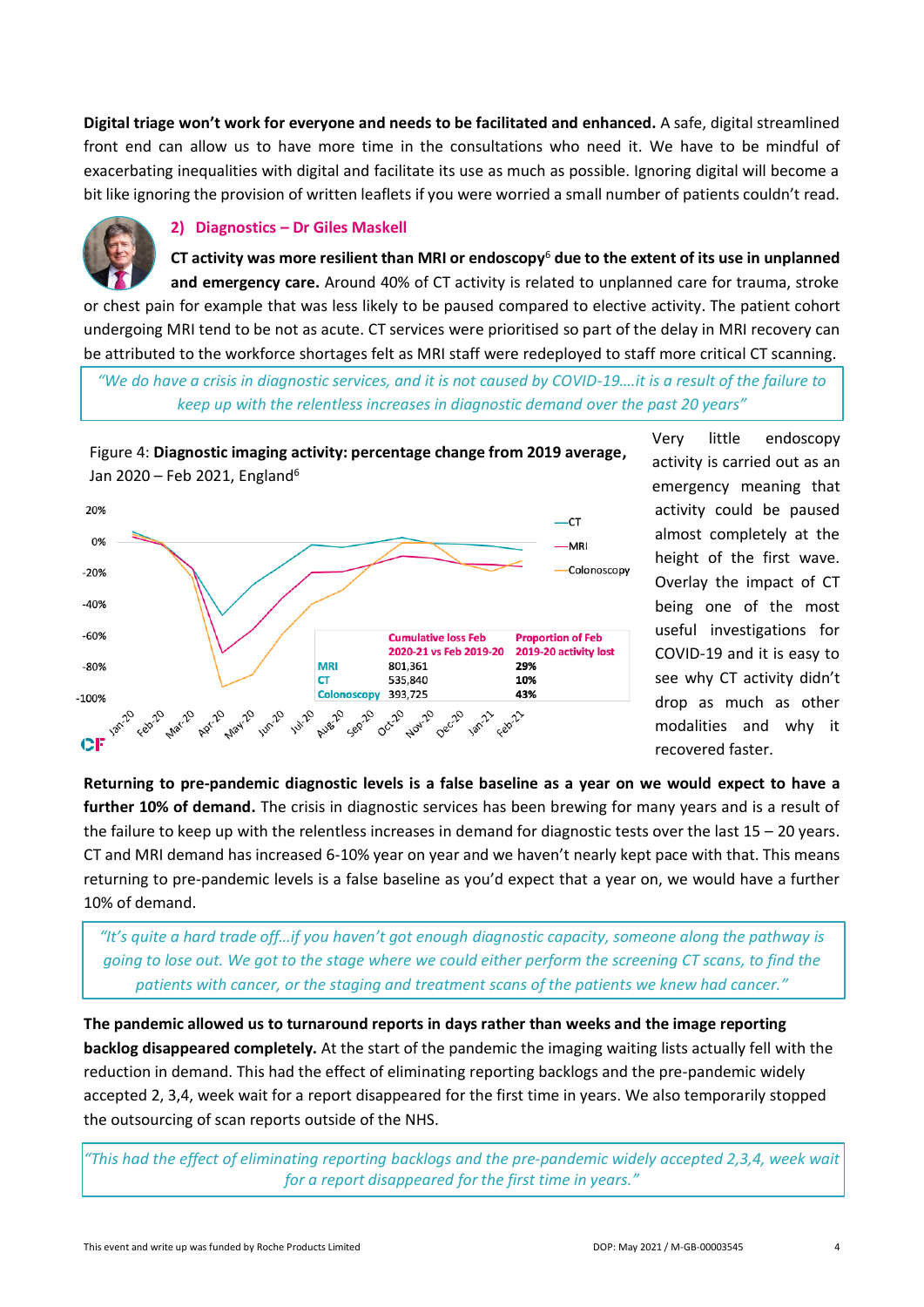**The colonoscopy waiting lists in December 2020 stood 52% above the 2019 average**<sup>7</sup> **. The pandemic impact on the colonoscopy waiting list does look awful, but there are grounds for optimism:**

- colonoscopy services are in transition to a service largely provided by non-doctors which will increase the practitioner pool,
- the roll out of FIT (Faecal Immunochemical Test) in the national screening programme looks at the amount of blood in a stool sample and allows us to better stratify those who probably don't need a colonoscopy. Whilst evaluation is ongoing this is likely to allow screening and symptomatic waiting lists to combine and reduce demand overall,
- new clinical guidance recommends reducing the number of surveillance endoscopies by nearly as much as 50%,
- new technologies such as capsule endoscopy becoming more established.

*"The impact on the colonoscopy waiting list looks horrendous, but there are grounds for optimism"*

**Virtual consultations have led to the potential for the resequencing of the patient pathway.** The old mantra of a careful history, a full examination and then some special tests is not always



Figure 5: **Diagnostics waiting list,** Percentage change from 2019 average,

the right sequence for the patient. There are now increasing indications for investigations that are not from a history or examination such as risk scores, e-triage, FIT tests and others. It is also absurd and slightly

embarrassing that GPs and other health care professionals don't always have the access they need to investigations. What should matter is what's wrong with the patient and not who's referred them for the test.

*"It is absurd and slightly embarrassing that GPs and other health care professionals don't always have access to the investigations they need. What should matter is what's wrong with the patient and not who's referred them for the test."*

**The division of elective and non-elective care, including diagnostics, have many benefits but don't make best use of scarce staff.** The establishment of community diagnostic hubs will keep vulnerable patients away from acute sites as well as enhance workflow. However, we must recognise that this doesn't make best use of scarce staff so future plans need to make allowances for that. I hope we can bring some of the digital interfaces to diagnostic services so patients can book tests at times that suit them, and we can provide patients the information needed in advance.

Figure 6: **Polling results from webinar audience**



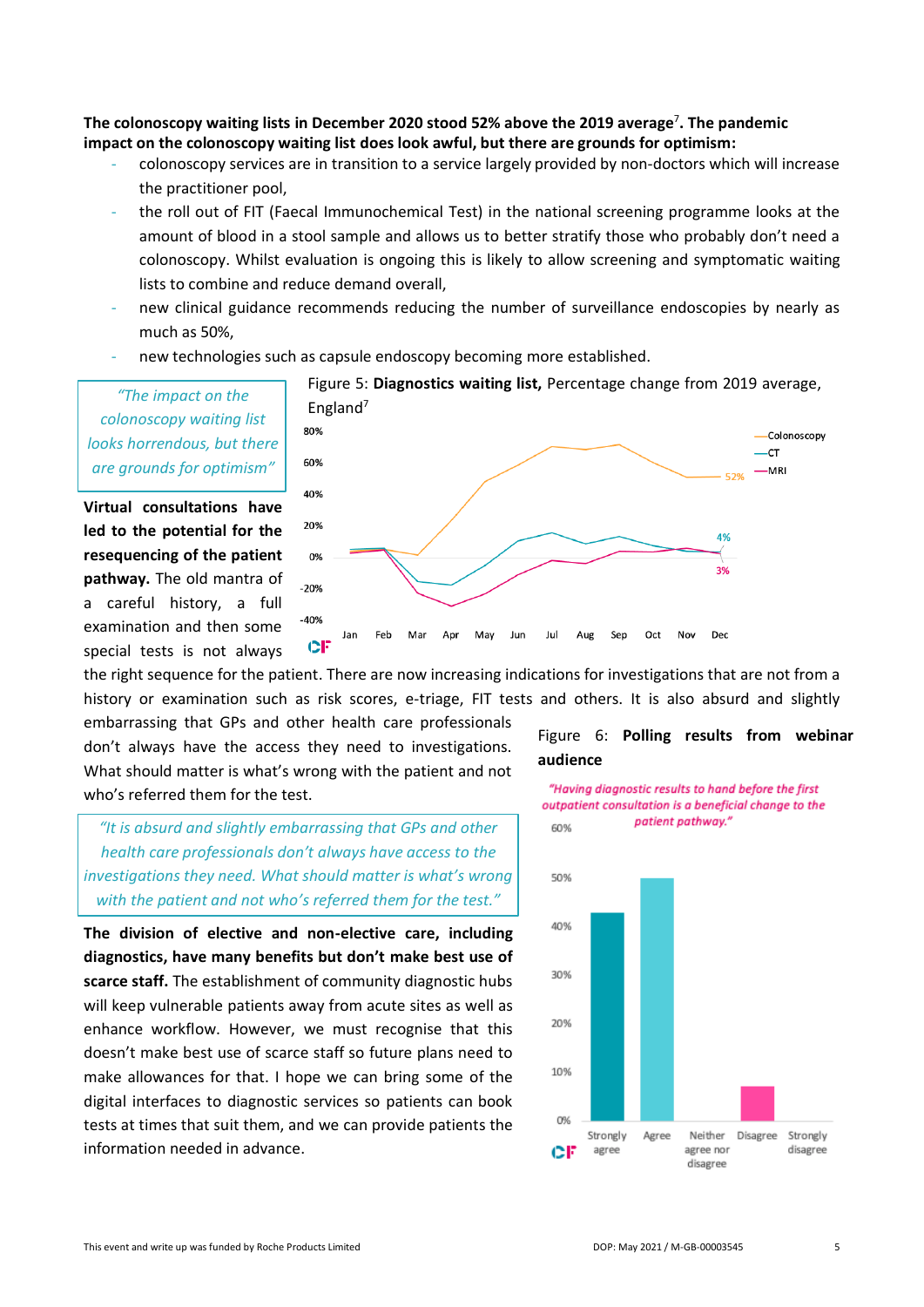

#### **3) Secondary care – Dr Trish Fisher**

**Lack of data on the safety of treatments during the pandemic lead to dramatic decreases in activity.** At the start of the pandemic, we had essentially no data about how safe it was to

continue oncology treatments and so we saw some quite dramatic decreases. Essentially, we were trying to reduce the risks to our, by definition, vulnerable patients by reducing their number of hospital visits. In aggregate the total amount of chemotherapy fell by roughly a third during the first peak<sup>8</sup>, but the picture was incredibly varied within tumour types and was considered against other treatment types. For instance, as radiotherapy was the definitive treatment for Head and Neck cancers, it was decided it would be prioritised





for continuation, but Head and Neck chemo would be paused. A lot of combination treatments became single modality.

The same rationale to minimise visits meant that patients who were able to delay radiotherapy were given alternative treatments. For instance, prostate patients were kept on hormone treatment for longer whilst their radiotherapy was delayed. We also saw an uptick in radiotherapy<sup>9</sup> for tumour types that would have previously been treated with surgery or endoscopy, e.g., bladder and oesophagus, as the anaesthetic staff and some operating theatres were repurposed.

*"Essentially we were trying to reduce the risks to our, by definition vulnerable patients, by reducing their number of hospital visits."*

**Radiotherapy ultra-fractionation meant we could deliver the same therapeutic outcome through less treatment visits.** The most common course of radiotherapy pre-pandemic was mild-moderate hypofractionation which would be given daily over an extended period of time. The biggest change we saw in type of fractionation was the adoption of ultra-hypofractionation in place of mild-moderate hypofractionation as the ultra-hypofractionation effectively translated to less visits required for the same therapeutic outcome.





In breast cancer we were able to offer daily treatment for 1 week with ultra-hypofractionation instead of daily treatment for 3 weeks with the mild-moderate hypofractionation. This was achievable thanks to a research paper published in April of 2020<sup>10</sup> that established the same efficacy for both. We have a good evidence base to continue ultra-hypofractionation in breast cancer and there are now prospective studies collating data to assure us of the evidence base in other tumour types. The evidence for ultra-hypofractionation was emerging irrespective of the pandemic but it helped the radiotherapy community rapidly embrace the change.

*"Ultra-hypofractionation effectively translated to less visits for the same therapeutic outcome….and the pandemic catalysed treatment adoption"*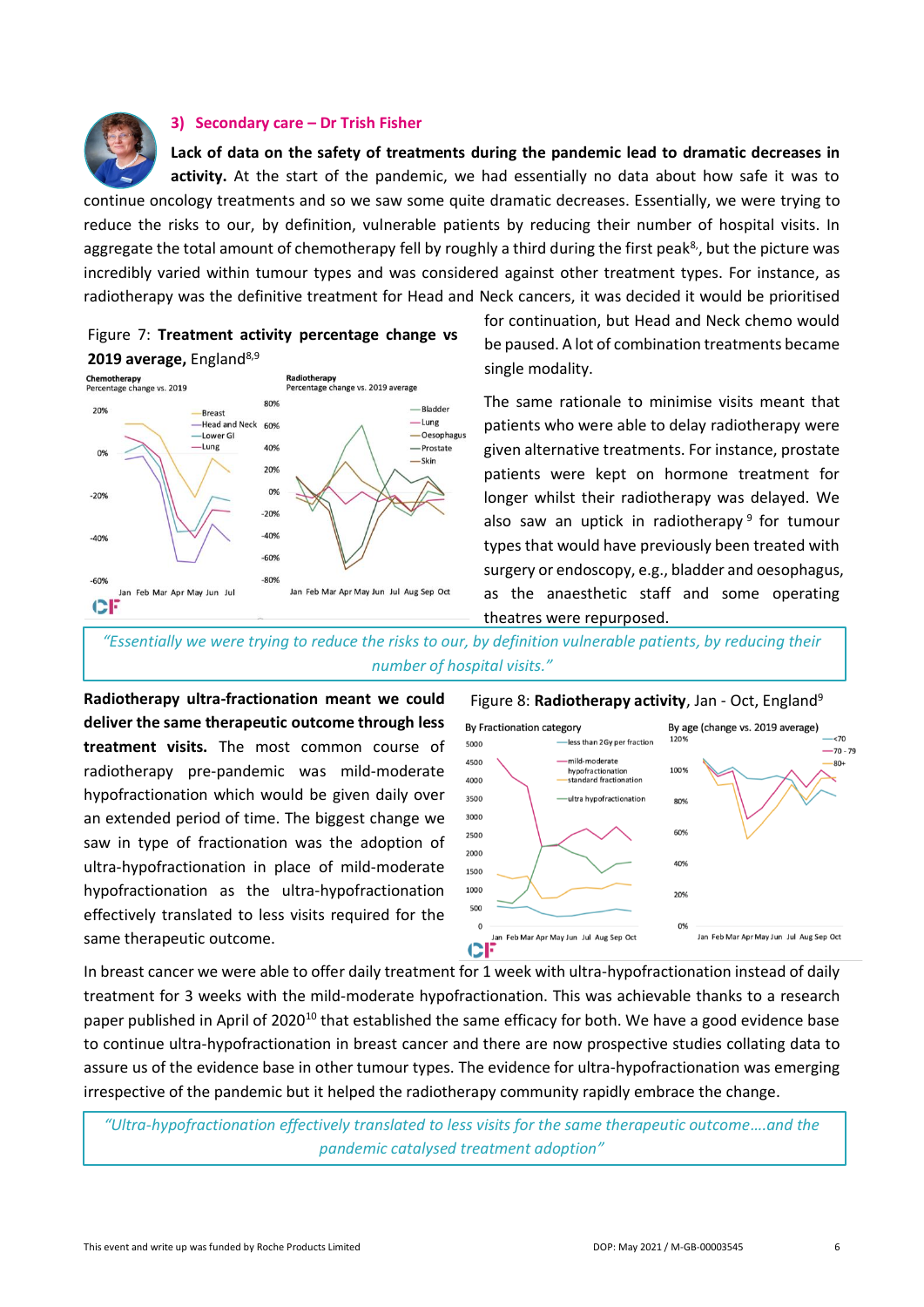**There are sadly lots of reasons why lung cancer appears to have suffered the slowest recovery** from the pandemic.<sup>11</sup> If you look at the routes of presentation, we didn't lose the 40-50% of lung cancer presentations that come through emergency, but we did see a reduction in numbers through the consultant upgrades from incidental findings and the 2WW. Very sadly, those at the highest risk of not surviving COVID-19 if they caught it were older people, men, and people with heart and lung disease and these

Figure 9: **Two week wait referral rates, 4 tumour types,** Percentage change of pre-pandemic baseline, England<sup>10</sup>



are the same cohort who commonly go on to develop lung cancer. We estimate nationally that up to 700 or 800 of these people who would have gone on to be diagnosed with lung cancer have passed away from COVID-19 without ever entering the lung cancer pathway. The other difficulty was the confusion of symptoms with COVID-19 and the prevailing advice to self-isolate with a cough.

## *"We had a gentleman who needed a bronchoscope for his lung cancer, but it took him 3 attempts as every time he arrived at hospital and said he had a cough he was turned away"*

We unfortunately saw a lot more advanced presentations with metastases than we are used to and at times over the past year we felt like an extension of the palliative care team with the limited interventions we could offer our patients.

#### *"At times we felt like an extension of palliative care team with the limited interventions we could offer"*

**The detrimental impact of virtual consultations on the workforce shouldn't be underestimated and can't be sustained***.* We shifted to do as much as possible non-face to face and it works really well with patients who you already have a rapport with. It is often a less formal conversation than what you have in a clinic, but it is much more difficult building the relationship with new patients. It is really challenging to have conversations involving breaking bad news or difficult decision making either digitally or through copious PPE. It is especially difficult if patients are restricted the support of an accompanying relative.

## *"It is really challenging to have the types of conversations about breaking bad news or difficult decision making digitally"*

I hope that we can get the balance right so that in the future we can make use of digital for the right consults but use face-to-face for the harder conversations. The detrimental impact of virtual consultations on the workforce shouldn't be underestimated.



#### Figure 10: **Polling results from webinar audience**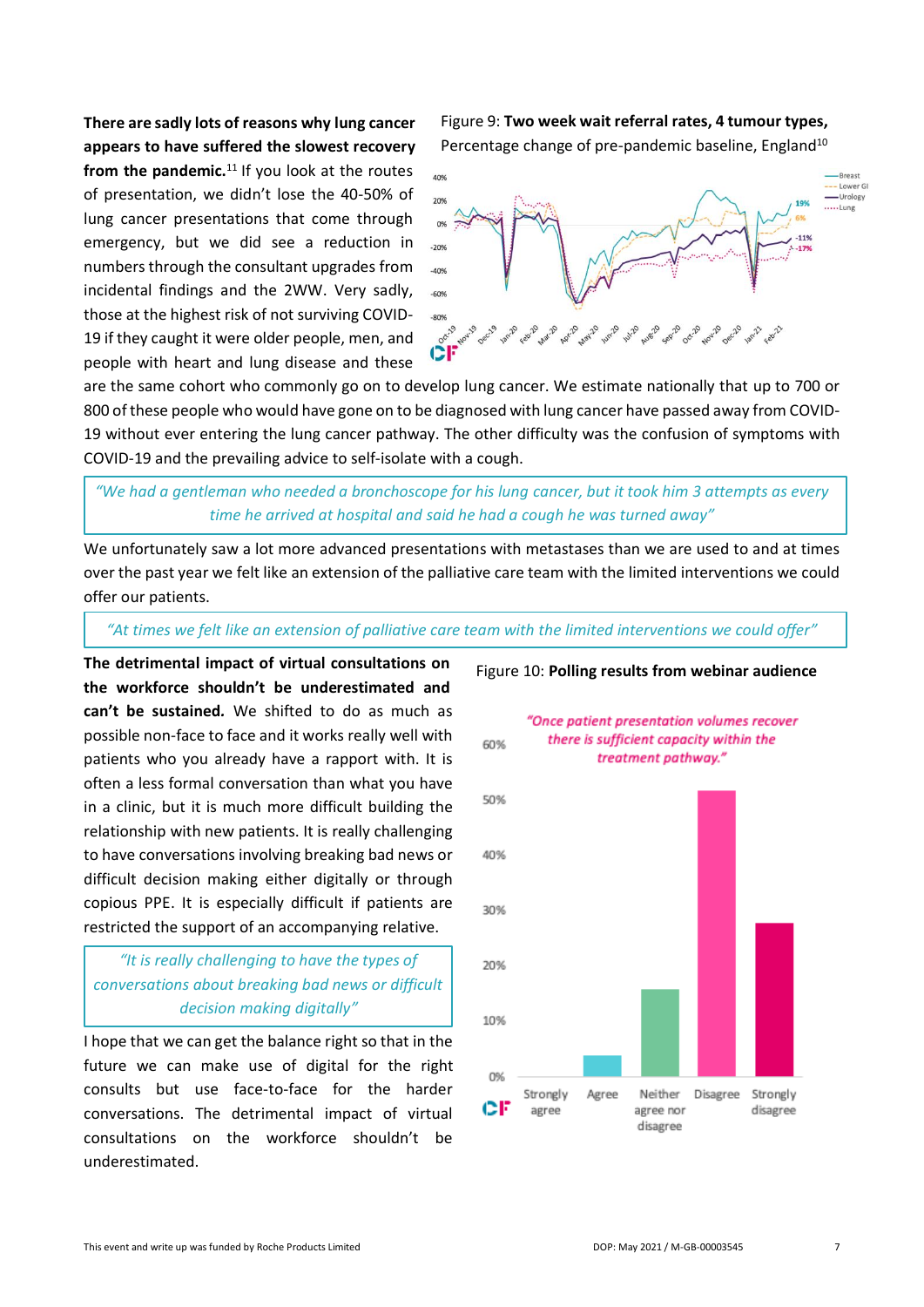#### **4) Cancer research and data – Prof David Cameron**



**The pandemic catalysed the sharing of data and fuelled new open-source dashboards, however, there remains a notable absence of clinical trial activity data.** We can now see data detailing

impacts across presentation, referrals, diagnostics and treatment but the true impact on trials and research activity has not yet been made public. It's very true that much of the management data we now have is considerably better than it was a few years ago, however it is still many months out of date despite the impact on the service being felt yesterday and today. We've seen the fantastic speed with which COVID-19 trials and COVID-19 data can be collated, assembled, reported nationally and fed back to the public. The hope is that we can learn the lessons from what happened with COVID-19 data and apply these to make similar progress in other, relatively routine, disease areas such as in cancer care. We should be able to similarly pull together the different data sets that exist across the NHS to give us a much better read out of what is happening in our services today, where the current challenges lie and help with service delivery.

### *"Over COVID-19 the sharing of endoscopy waiting list data across the health boards in Scotland allowed us to coordinate better, share access to services and actually improve patient outcomes."*

**We know other countries were able to continue and restart their enrolments into clinical trials, sometimes curative trials, better than we did in the UK.** There is no doubt that embedding clinical research in our cancer pathways, right from screening throughout the pathway, improves patient outcomes. Looking at cancer research, there was the same crash in activity as seen across the pathway, but the difference is there hasn't been the same recovery. Some of the challenge we faced in restarting or continuing trial enrolments is down to the shift in workforce we saw in the UK. Regardless of roles we had research team members from imaging staff, pathologists, data managers, research clinicians and nursing staff all redeployed to support the crisis in ITU and acute medicine. We didn't have capacity in depth to maintain trial activity.

100%

# *"We know that other countries across the western world were able to continue their enrolments into trials much better than we did in the UK."*

**The good news is that interest in performing clinical research in UK cancer services is unchanged.** Many research sponsors internationally, both commercial and academic, suspended trials at the start of the pandemic but we are now receiving similar levels of approaches to run trials as we were pre-pandemic, although we are not yet back to the same levels of recruitment.

*"I hope data controllers will see the greater good that's missing by not sharing data and focus on how to facilitate sharing and mitigate risks. If you can only see the risk and not the benefit, then it's hard to make the case for data sharing so we need to champion it."*

**The UK has shown great abilities in clinical research, data sharing and COVID genomics and we now need to redirect these towards cancer.** We need to continue to provide open access to the datasets shared





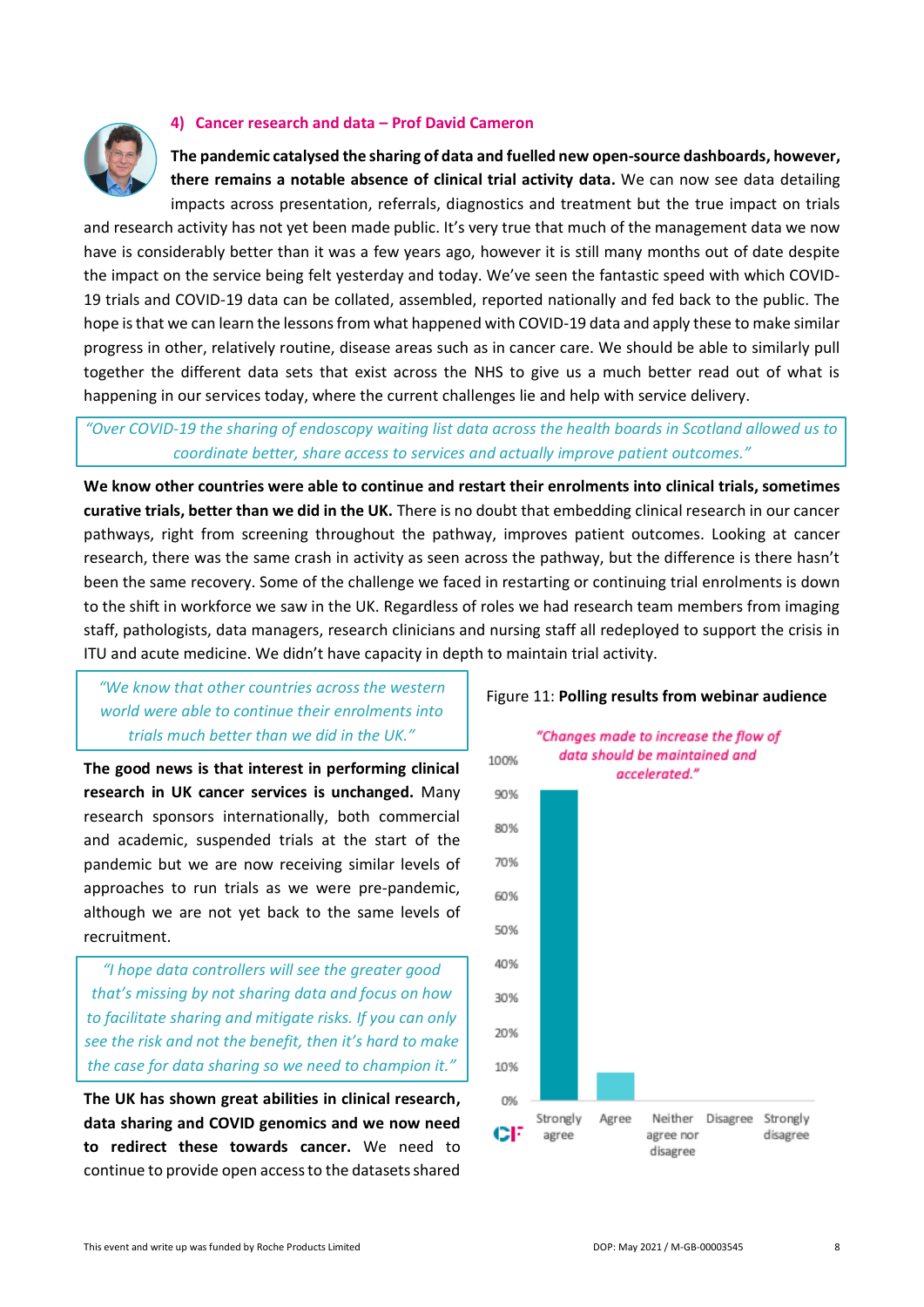over the past year, continue to update them and expand the data sets available. Whether you are involved in the screening, diagnosis, treatment or palliative care, we are all constrained by resources, but by having better data we can plan, share and deliver our services better. The UK has great abilities in clinical research and has shown it is possible to set up trials in weeks, as seen by the highly successful REACT and RECOVERY trials which would previously have taken years. However, more people die of cancer every year than die of COVID-19. We need to redirect some of this pace of change and the ability to rapidly translate research into clinical practice towards other disease areas such as cancer.

*"We've proved we can do things better, quicker and just as safely. Whether setting up online access, digital flow of data, images or people, or setting up clinical trials. We can do things just as well, but quicker and more efficiently than before, and ultimately patient outcomes will benefit."*

#### **Call to action**

Experts working across the cancer pathway have highlighted their deep concern regarding the effect of the COVID pandemic and how this will playout for NHS patient outcomes for years to come. They have also articulated the challenges faced by the cancer pathway which pre-date the COVID pandemic and highlight why recovering to the status quo is not the target NHS patients need.

Amongst the challenges, the experts also spoke about some of the many innovations to have emerged in the midst of the pandemic and championed the rapidity in which they were implemented and adopted. Whilst supporting the recovery of services, it is now more critical than ever to lock in both the innovations of the last year as well as the mindset to adapt, integrate and embrace the potential of data.

Several key actions were discussed to help deliver a sustainable recovery and a reimagined cancer service—

- **1)** Ensure no one is left behind in recovery by leveraging data and analytics to ensure ethnicity, deprivation or post code do not prevent people from accessing the care they need
- **2)** Embrace digitally enabled pathways to allow patients to more rapidly access investigations and specialist opinion, making use of asynchronous virtual clinics, sharing of data and machine learning to break down barriers between GPs and cancer care
- **3)** Expand diagnostic infrastructure in line with the Richards' Review<sup>12</sup> to catch up with comparable health care systems to provide the capacity that allows for the timely actioning of diagnostic referrals, from a wider cast of appropriate health care practitioners
- **4)** Restart trial recruitment and involvement with a renewed focus, harnessing the success of COVID-19 trials and encourage the rapid adoption of validated research into clinical practice

Across all of these actions data is a critical enabler and hence there is an imperative to:

- **5)** Integrate all available data and share access widely to power the recovery across all health and care organisations involved in delivering cancer services
- **6)** Make the "duty to share" an expectation with patients and data controllers to unlock all relevant data to support recovery, including referral, diagnostics, staging, treatment (including surgery, systemic therapy and radiotherapy) data
- **7)** Invest in data infrastructure to support standing up research faster and at lower cost to accelerate research through use of routinely collected data to support clinical trials and real-world evidence

There is a sense now that the time is ripe for a step change in how we deliver our services and how we ultimately improve NHS cancer patient outcomes. This needs the same continued experimentation, ambition and integration as shown through the pandemic.

We seek to support providers and alliances across the UK and encourage interested parties to reach out. We are looking for partners to co-create and establish scalable proof-of-concept initiatives to support cancer recovery and reimagine cancer services.

Please express interest to [cancer@carnallfarrar.com](mailto:cancer@carnallfarrar.com)